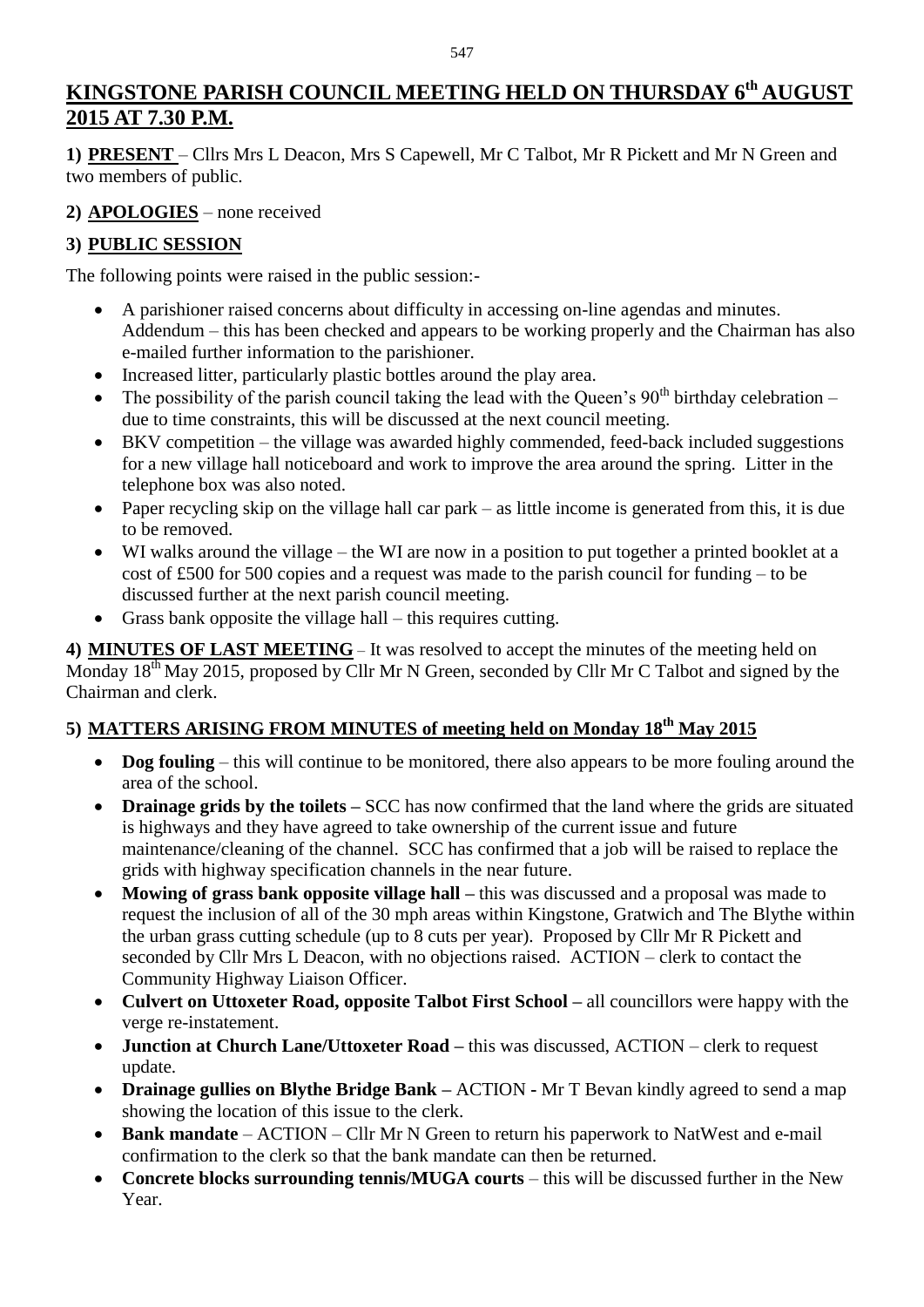- **Tree inspection/report** A proposal was made to obtain two additional quotes, proposed by Cllr Mr R Pickett, seconded by Cllr Mr C Talbot, with no objections raised.
- **Removal of climbing frame roof** this has now been removed and the decision regarding the retention of the roof will be made at the next meeting, once the annual safety inspection report has been received.
- Goal posts to be discussed at the next meeting. ACTION Cllr Mr N Green kindly offered to fill in the goal post holes at the week-end.
- **MUGA court rules signs** these have been replaced

## **6) AGENDA**

a) Play area

Play equipment – safety checks have been received for April, May, June and July and the general condition of the play area was discussed. The Chairman reminded councillors of the play area rota for the forthcoming months and the importance of checking all parts of the play area and fields, including fastenings such as bolts and screws. The rota for the forthcoming months is as follows:-

| June Cllr Mr C Talbot        |     | July Cllr Mr R Pickett | Aug Cllr Mr N Green  |
|------------------------------|-----|------------------------|----------------------|
| Sep Cllr Mr N Green/new cllr | Oct | Cllr Mr N Green        | Nov Cllr Mr C Talbot |
| Dec Cllr Mr R Pickett        |     |                        |                      |

Cllr Mr C Talbot confirmed that the debris behind the toilets as highlighted on his play area safety check was loose render from the toilet walls.

A reminder was given by the chairman to include the following on weekly safety checks:-

- The bench by the corner of the village hall
- Multiplay unit **-** monitor slats on the bridge which are splitting and check for loose steps
- Check that toilets are locked/secure
- Check the bushes on the cross-bars of the swings for smoothness of operation and movement
- Slight play in end support of swings this seems to be in the side movement supports rather than front/back movement supports and needs to be monitored
- Slight damage to aerial runway seat small pieces missing out of the edge, which needs to be monitored
- $\bullet$  Fires on playing fields monitor
- Movement on platforms on climbing frame check for movement and report any issues to the clerk

The annual safety inspection will take place in August.

Extra copies of play area inspection sheets were circulated to councillors.

An e-mail has been received regarding anti-social behaviour at the top of the playing field and on the public footpath across the nearby field. This information has been forwarded to PC Boulter and a response has also been sent to the complainant. This issue was discussed and the possibility of raising the tree canopy in the area in order to provide increased visibility was discussed. A proposal was made to raise the tree canopy in the area and to include this with the work on the silver birch in front of the tennis courts up to a budget of £400 for a day's work, proposed by Cllr Mr R Pickett, seconded by Cllr Mr N Green, with no objections raised. ACTION – clerk to ask PC Boulter for the date of the next police surgery and pass details of the surgery and an update to the member of public.

A number of e-mails have been received from a parishioner regarding the use of the MUGA court after 9pm. This was discussed and it was decided not to close the courts at the present time, as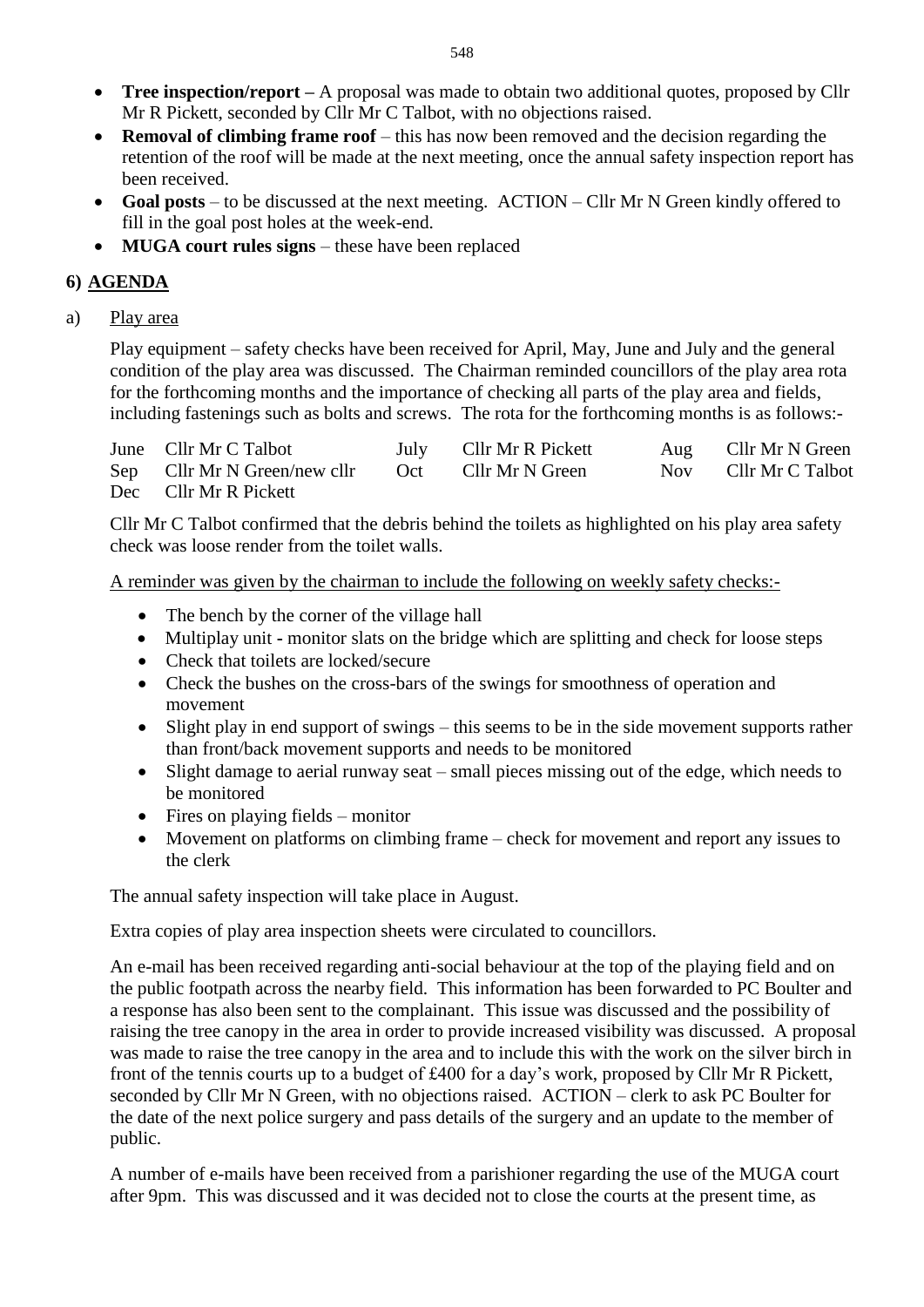councillors felt that it may increase anti-social behaviour elsewhere in the play area, proposed by Cllr Mr N Green, seconded by Cllr Mr R Pickett, with no objections raised. The court usage notices have been renewed on each of the gates and the issue will be monitored. ACTION – clerk to find out if the MUGA committee is still running and if so ask for their help with this issue, feed-back will also be given to the parishioner.

Cllr Mr C Talbot has been contacted by a parishioner regarding alleged bullying of younger children on the play area after school. This was discussed and Cllr Mr C Talbot will report back with further details.

Request for a memorial bench on the playing fields - the possibility of having the bench, made out of red cedar was raised. A proposal was made by Cllr Mr N Green to amend a previous resolution to allow a red cedar wooden chair to be placed on the playing fields, in memory of a parishioner. This was not seconded and therefore not carried. The previous resolution, made at the March meeting still stands. ACTION – Cllr Mr N Green to provide feed-back to the member of public.

#### b) General Parish Issues

Condition of footpath on Uttoxeter Road – the road closure notice for these works has been displayed and the work will be undertaken shortly.

#### c) Co-option/council vacancies

Co-option procedures were discussed and it was proposed to adopt the SPCA recommended best practice, NALC guidance and a self-certification of eligibility form, proposed by Cllr Mr R Pickett, seconded by Cllr Mrs L Deacon, with no objections raised.

Mr T Bevan expressed an interest in becoming a councillor, and following a short interview, where he gave reasons for his interest, a proposal was made to co-opt Mr T Bevan pending completion of the relevant paperwork, proposed by Cllr Mr R Pickett, seconded by Cllr Mr C Talbot, with 5 members voting in favour, no abstentions and none against. Mr T Bevan also stated his willingness to receive future correspondence, including agendas and minutes via electronic means.

Correspondence has continued with residents in The Blythe, however no valid expressions of interest have been received.

No requests for training were received from councillors.

### d) Finance and accounts for the year  $1<sup>st</sup>$  April 2014 to 31<sup>st</sup> March 2015

The annual return has been sent to the external auditor.

Copies of the first quarter bank reconciliation were circulated to councillors. These were read and approved by all councillors. Proposed by Cllr Mr N Green and seconded by Cllr Mrs S Capewell, with no objections raised.

Financial Services Compensation Scheme – 'In a Policy Statement (PS9/15) issued in May 2015, the Prudential Regulation Authority (PRA) of the Bank of England announced a change in policy to extend the protection afforded under the Scheme to "Small Local Authorities" (SLAs). Such Authorities are defined as Local Authorities with "an annual budget of up to 500,000 Euros".' ACTION – clerk to confirm coverage with Nat West when submitting bank mandate.

#### e) Insurance

The insurance has been renewed and the clerk highlighted several endorsements, including escape of water, unoccupancy, playground and amusement devices and libel and slander, the content of which was noted.

f) Ethical standards training - ESBC has confirmed that the cost is £25 per person. This was discussed and the relevant form was completed. A proposal was made to allow a budget of £150 for this training, proposed by Cllr Mr R Pickett, seconded by Cllr Mr N Green with no objections raised.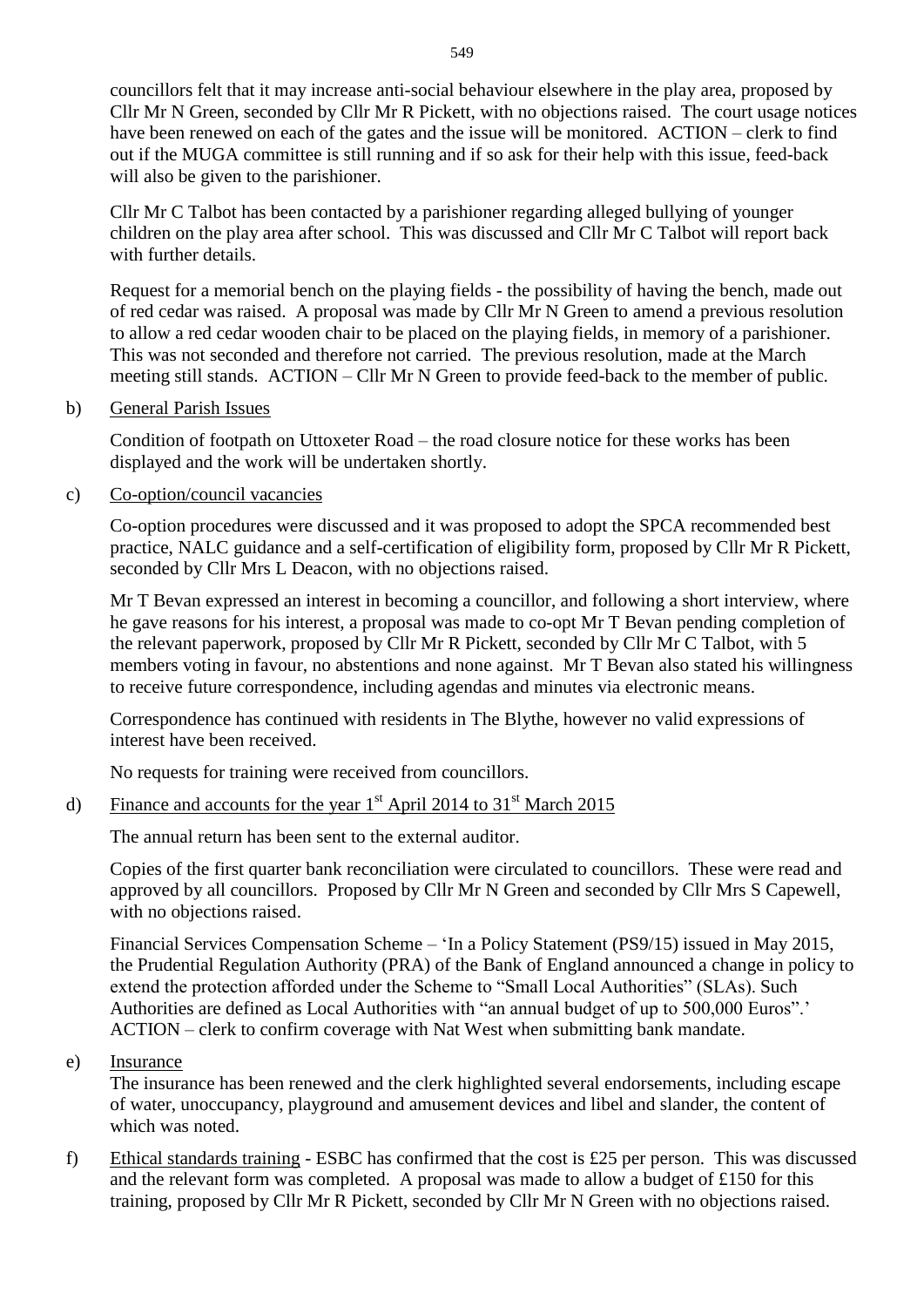g) Transparency code – the clerk has produced and published the necessary documentation.

## **7) CORRESPONDENCE**

- 1. SCC Proposed changes to the Mobile and Travelling Library Service details to be found at [www.staffordshire.gov.uk/mobilelibraries](http://www.staffordshire.gov.uk/mobilelibraries) The consultation started on Wednesday 1st July and will close at midnight on Wednesday 2nd September – no comments
- 2. e-mail from SCC regarding Uttoxeter recycling centre:- content noted
- 3. e-mail received regarding emergency planning councillors decided not to take up the offer of a presentation at this time, ACTION – clerk to reply accordingly
- 4. SCC The new Minerals Local Plan for Staffordshire (2015-2030) Final draft June 2015, Notification of Publication in accordance with Regulation 19 of the Town and Country Planning (Local Planning) (England) Regulations  $2012$  – representations to be received by 5pm on  $31<sup>st</sup>$  July  $2015 - no$  comments
- 5. Highway Winter Maintenance Review questionnaire completed with responses received
- 6. Road closure order for Uttoxeter Road 'Uttoxeter Road, Kingstone between its junctions with School View and The Meadows. The Order will come into operation on 04 August 2015, and the said works will commence on or as near as practicable to that date. It is anticipated that the works (which will take place daily between 7:30 am and 4:30 pm) will be completed by 14 August 2015.' – content noted
- 7. ESBC Local Plan modification consultation six week consultation, details available at [www.eaststaffsbc.gov.uk/planning/planning-policy/core-strategy/new-local-plan/examination](http://www.eaststaffsbc.gov.uk/planning/planning-policy/core-strategy/new-local-plan/examination) Deadline 24<sup>th</sup> August 2015 – ACTION – councillors to forward any comments to the clerk
- 8. SCC Info on repair/maintenance of rights of way network content noted, clerk to forward information to Mrs V Laflin

### **Other correspondence received**

Uttoxeter and Neighbourhood Watch and Crime Prevention Panel - Minutes of Meeting 13th May 2015 Stafford Borough Council – consultation on The Plan for Stafford Borough: Part 2 Proposals and Community Infrastructure Levy: Preliminary Draft Charging Schedule – deadline  $15<sup>th</sup>$  July 2015 Kingstone with Gratwich Village Hall minutes - AGM, 21st May 2015

e-mail from BPUD Ltd – consultation regarding Anglesey Draft Neighbourhood Plan – deadline 13<sup>th</sup> July SCC - The new Minerals Local Plan for Staffordshire (2015 – 2030) – Final Draft – June 2015 – deadline for representations - 5.00pm on 31 July 2015

FOI request via e-mail – requesting organisation chart and committee membership – clerk has sent reply LCR magazine – summer 2015

SPCA – weekly bulletins and related information

Uttoxeter police surgery dates

Engaging Communities Staffordshire – info on Mental Health Engagement Public Events taking place in September

Staffordshire and Stoke-on-Trent Archive Service – details regarding consultation and May 2015 newsletter

SCC - draft Staffordshire Learning Infrastructure Framework – comments due by 10 August 2015

**8) PLANNING APPLICATIONS -** Consultations are now being received via e-mail alert. Councillors were asked to respond to all planning applications, giving a 'no comment' return where appropriate. Decisions to permit or refuse applications from ESBC are shown below:-

P/2014/01619 - Prior approval for the conversion of an agricultural building to form a dwelling, Proposed Barn Conversion, Little Acre Barn, Woodcock Heath, Kingstone, Staffordshire.

### **An appeal has been made to the Secretary of State against ESBC's decision to refuse planning permission**

Councillors did not wish to alter or withdraw any comments made previously.